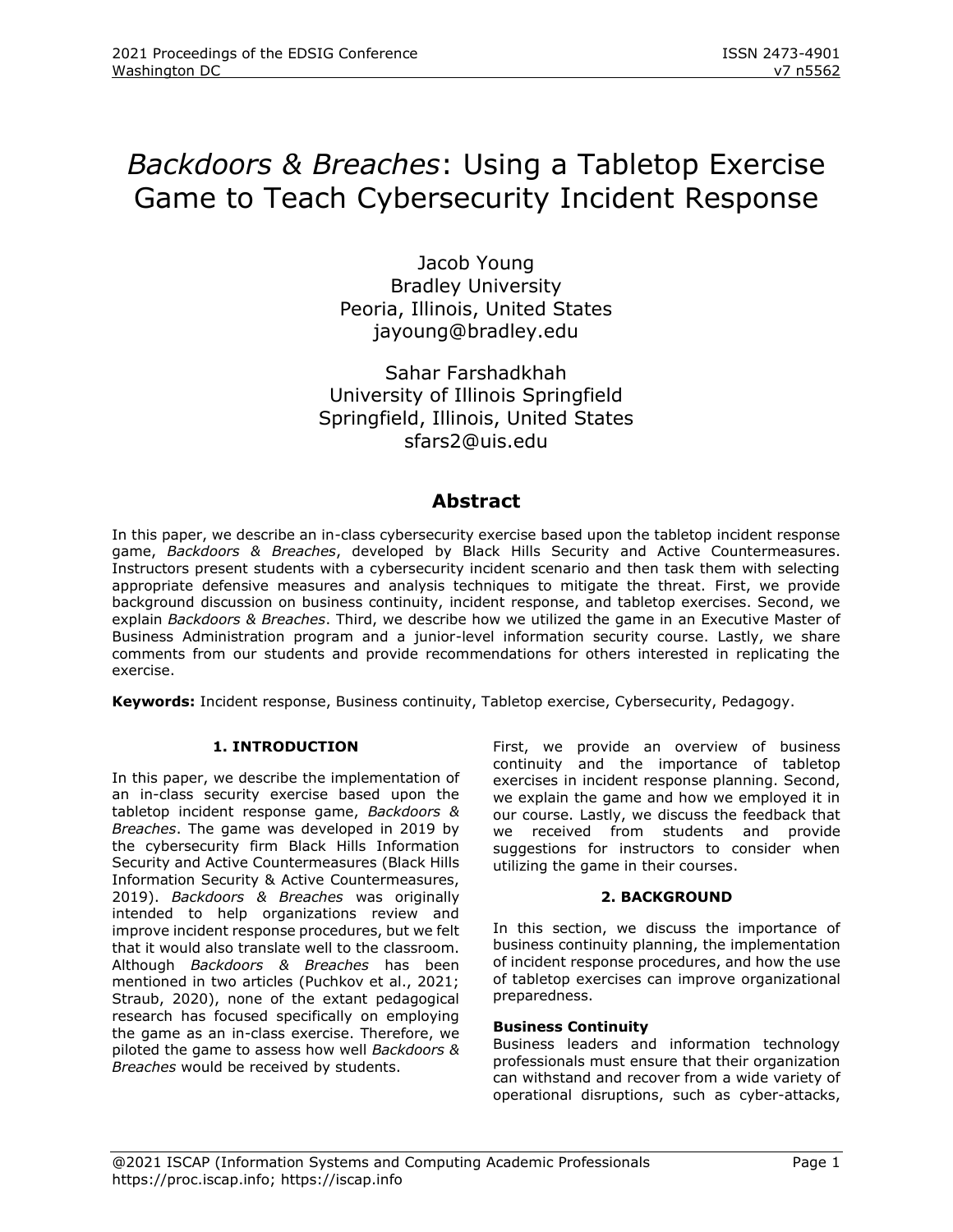extreme weather events, and global pandemics. When a disaster happens, all organizations want to mitigate its disruptive impact and get back to normal operations as quickly as possible. Developing, testing, and refining organizational processes to prepare for abnormal scenarios improves their business continuity.

Business continuity is the ability of an organization to maintain operations under disaster conditions. Business Continuity Planning (BCP) involves recognizing potential threats and their likely impact to an organization's operations, then developing a collection of procedures for the various business units (Wilson, 2000) that will mitigate the disruption on key functions (Rezaei Soufi et al., 2019).

#### **Incident Response**

One aspect to ensuring continuity of operations at a time of crisis, especially when a cybersecurity attack occurs, is incident response. Core activities involved in incident response are detection, containment, eradication, and recovery. It is also important for organizations be agile in addressing emerging threats (Naseer et al., 2021). Any response to potential or ongoing cybersecurity incidents needs to happen in a timely and costeffective manner (Cichonski et al., 2012).

Although many organizations use preventionoriented strategies to deal with cybersecurity threats, they are more vulnerable to dynamic and unpredictable attacks. Therefore, organizations need to develop a dynamic response capability to detect cyberattack activity in real-time. This approach provides security managers with actionable insights to stop and prevent/mitigate the damage (Naseer et al., 2021).

We believe that employing tabletop exercises in the classroom helps demonstrate the importance of an agile response to disruptive incidents while also developing essential skills for future information technology professionals.

#### **Tabletop Exercises**

Cybersecurity educators are using different methods to fill the cybersecurity skills gap that employers are facing. Angafor, Yevseyeva, & He (2020) suggest using tabletop exercises to nurture and enhance practical hand-on skills. These exercises not only improve problemsolving, communication, and teamwork skills, but also further enhance understanding of business processes. These skills prepare future professionals to perform more effectively as members of cybersecurity incident response teams.

It is important that tabletop exercises improve both technical and nontechnical skills of students. By playing games and scenario-based exercises, educators can simulate the unpredictable nature of cyber incidents (White et al., 2004). This not only demonstrates the importance of time and teamwork in the decision-making process but also gives students the opportunity to learn from unsuccessful outcomes.

#### **3. BACKDOORS & BREACHES**

In this section, we describe the requirements and basic gameplay for *Backdoors & Breaches*.

#### **Requirements**

Typically, the game would be played with one participant serving as the Incident Master (IM) and up to seven players acting as Defenders. Complete gameplay instructions are available on the *Backdoors & Breaches* website. Black Hills Information Security has also published a helpful tutorial video on YouTube (Black Hills Information Security, 2019).

Instructors will need at least one set of *Backdoors & Breaches* (Spearfish General Store, 2021). Recently, the core deck was refreshed to reflect current practices and an expansion pack was also just released. The original deck contains 52 cards, organized into six different categories: Initial Compromise (10), Pivot and Escalate (7), Persistence (9), C2 and Exfil (6), Procedure (10), and Inject (10). Version two has one additional Procedure card and one fewer Inject card. The first four categories are attack cards. Procedure cards are played by the Defenders and Inject cards are used by the IM to alter gameplay. We provide example cards in Appendix A.

#### **Gameplay**

To begin, the IM draws a single card from each of the attack categories (Initial Compromise, Pivot and Escalate, Persistence, and C2 and Exfil) without revealing them to the defending team. The IM would then craft an incident scenario that incorporates the issues described in the cards. A total of 3,780 incidents can be generated.

All Procedure cards are made available to the Defenders, but four cards are randomly selected to serve as written procedure cards. These cards are given a +3 point modifier. After the Defenders select a Procedure card, they then roll a 20-sided die, also known as a d20. The randomness provided by rolling a die helps demonstrate the unpredictable nature of incident response. If a physical d20 is not available, there are several d20 simulators available online.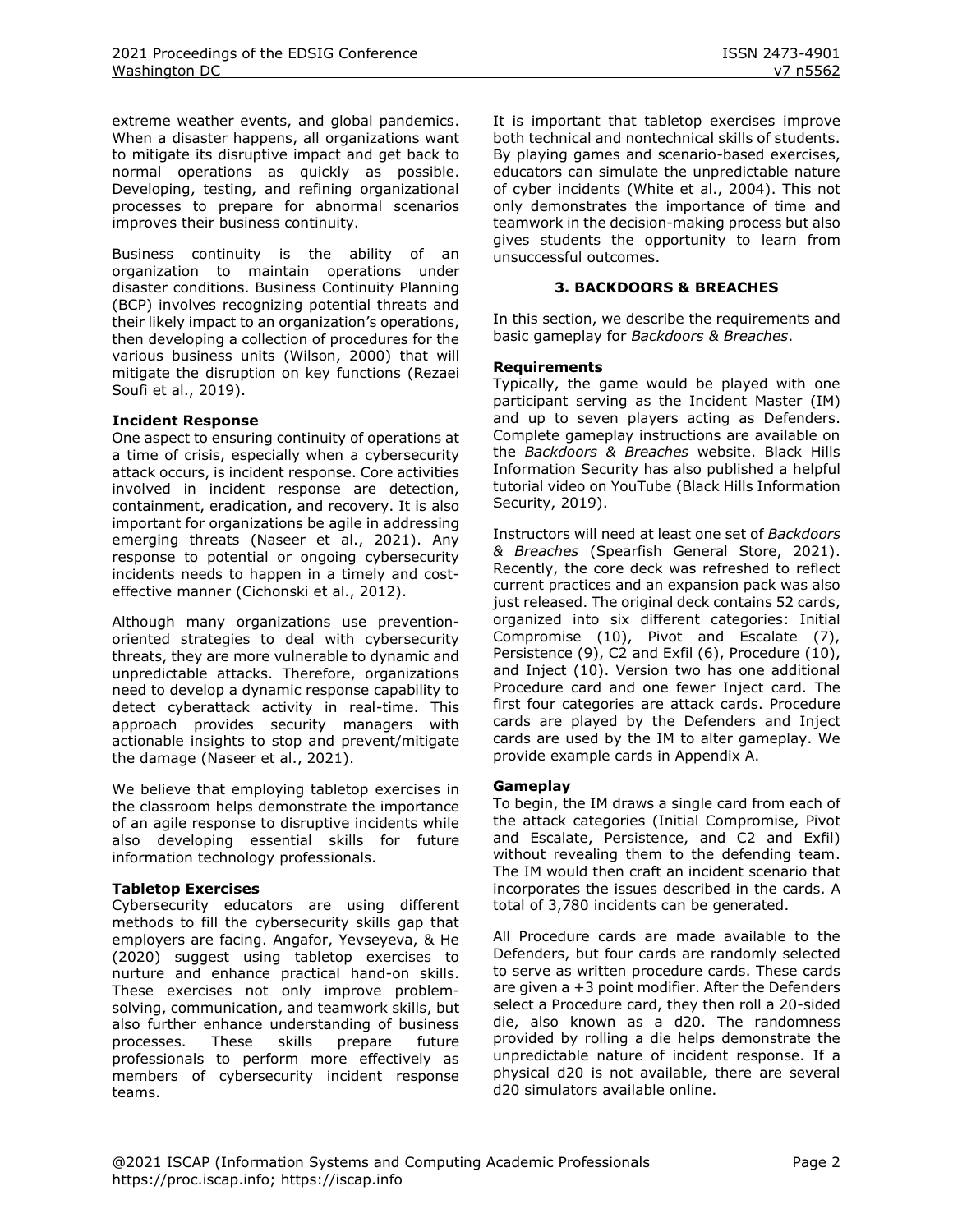If the result of the die roll, plus any applicable modifiers, is greater than ten, then the IM will announce whether the selected Procedure card defeats one of the attack cards. If the Procedure card is successful, then it may be replayed by the Defenders in a subsequent turn. If the die roll is ten or lower, then the turn fails, and the Procedure card cannot be replayed for the next three turns. When a turn fails due to the die roll, the IM should not reveal to the Defenders whether the chosen Procedure card would have been effective against any of the attack cards. Defenders continue to select various Procedure cards to mitigate the incident. The Defenders win if they manage to reveal all four attack cards within 10 turns.

An optional aspect of the game involves the use of Inject cards. For example, the IM can elect to introduce additional chaos to the incident by selecting an Inject card whenever the Defenders roll a 1, roll a natural 20 (meaning without any modifiers), or roll unsuccessfully 3 times in a row. Inject cards can impact the incident in a wide variety of ways. Some Injects allow for an attack card to be revealed to the Defenders, others might not impact the game, whereas some could end the game altogether. We provide an example Inject card in [Figure 1.](#page-2-0) Injecting this card would result in silencing the best Defender, as if they were unavailable due to leave protected under the Family and Medical Leave Act.



**Figure 1: FMLA Inject Card**

#### **4. EXAMPLE INCIDENT**

In this section, we describe a round of *Backdoors & Breaches*, from dealing Procedure cards, to creating the incident scenario, and playing each turn. We also provide a completed turn tracker worksheet in Appendix B, which can be used to follow along with the gameplay.

#### **Procedure Cards**

To begin, the Defenders are dealt all ten Procedure cards, with four randomly selected to serve as written procedure cards. These cards carry a +3 modifier bonus and should be spread out across the top row so that the Defenders can differentiate them from the other six Procedure cards, as shown in [Figure 2.](#page-2-1)



**Figure 2: Procedure Cards**

#### <span id="page-2-1"></span>**Scenario Creation**

The IM then draws a card from each of the attack categories to develop the incident scenario. In this example, we will describe an incident based upon the following attack cards: Bring Your Own (Exploited) Device, Internal Password Spray, New User Added, and Gmail, Tumblr, Salesforce, Twitter as C2. We will reveal each attack card as they are detected by the Defenders throughout our example.

#### **Turn One**

<span id="page-2-0"></span>To begin play, the IM will vaguely describe the cards to give the Defenders a rough idea of what kind of incident they might be facing. In this example, the IM might say, "Our intrusion detection system just alerted us to rapid login attempts. It appears to have been focused on one of our devices, but now the attempts seem to be targeting several devices across our network."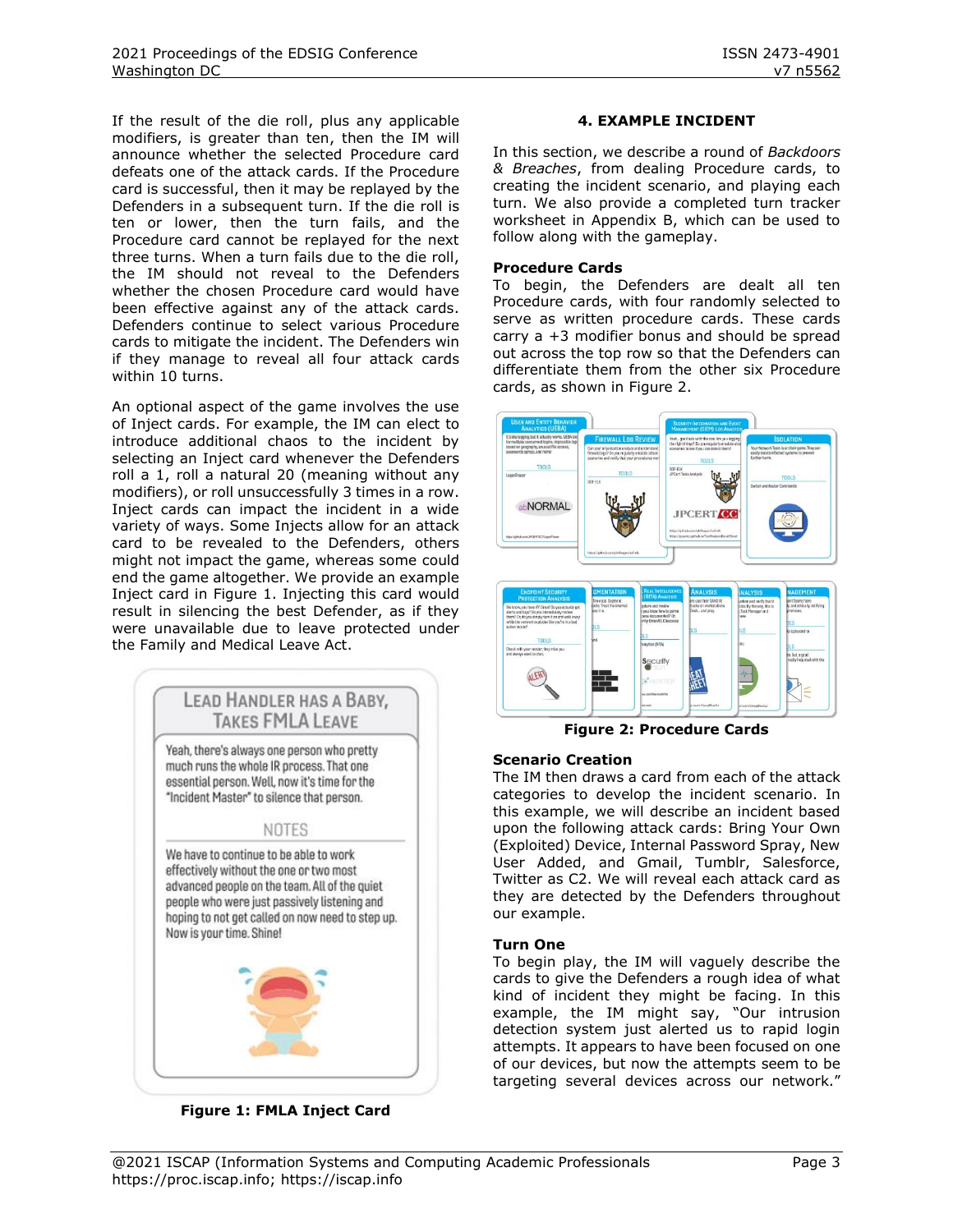The Defenders would then select a Procedure card that they believe would best address the incident.

Since the Defenders want to keep the intrusion from spreading further, they elect to play the Isolation card, which has the +3 point modifier. The Defenders then roll an eight, which results in a total of 11 points after the modifier has been added. Since the roll is greater than ten, the IM now checks the Detection section of each attack card to see if the Isolation procedure defeats any of the attacks. In this case, it does not, so the turn is unsuccessful. The IM can always add some humor by coming up with a reason for why the procedure did not work, such as, "Despite our objections, the CEO doesn't want you to 'waste your time' with isolation since he believes the devices already shouldn't have been able to communicate with one another."

#### **Turn Two**

The Defenders respond by selecting the Endpoint Analysis card and roll a 14. Since the roll was greater than ten and the Endpoint Analysis card detects the New User Added attack card, it would be revealed to the Defenders (see [Figure 3\)](#page-3-0). The Endpoint Analysis card can also be replayed during another roll. For this turn, the IM could explain how the Persistence aspect of the incident was defeated by saying, "Your quick decision to analyze each endpoint resulted in the discovery of an unauthorized account on a file server."



**Figure 3: New User Added Attack Card**

#### **Turn Three**

For their third turn, the Defenders select the Server Analysis card and roll a 6, which is not large enough to reveal whether the card would have been effective. The IM might describe this outcome by saying, "No one ever established a baseline for this server, so we cannot tell if anything else has been changed." Therefore, the Defenders do not learn anything meaningful from this turn. Note, the Defenders cannot replay the Server Analysis card until at least turn seven.

#### **Turn Four**

The Defenders then select the User and Entity Behavior Analytics (UEBA) procedure card for their fourth turn and roll a 16, which results in a total roll value of 19 due to the modifier. The UEBA card successfully detects the Internal Password Spray attack card (see [Figure 4\)](#page-3-1). Since this turn was effective, the Defenders can replay the UEBA card during another turn.

The IM could describe the outcome of this turn as, "We now know how the attackers gained access to the server. They launched the password spray from one of our workstations in the marketing department. Apparently, an employee was still using a password that was compromised in 2019. Although we are making good progress, we are unsure how the attackers gained access to our internal network."



#### <span id="page-3-1"></span><span id="page-3-0"></span>**Figure 4: Internal Password Spray Attack Card**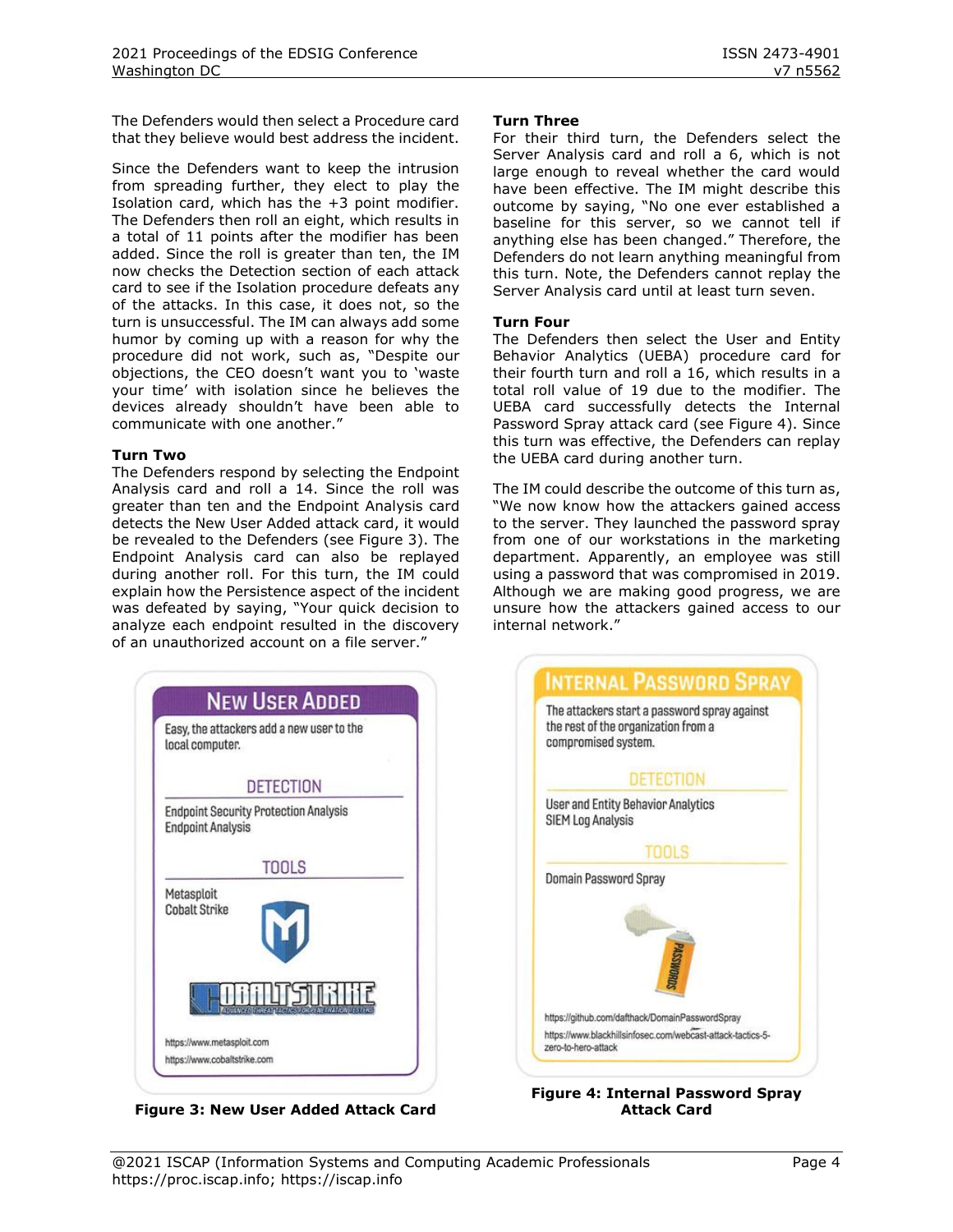#### **Turn Five**

For their fifth turn, the Defenders elect to play the modified Firewall Log Review card and roll a 4, for a total of 7. Since the procedure is ineffective, the Firewall Log Review card cannot be replayed until turn nine. The IM could describe this result as, "Unfortunately, it looks like our firewall logs were only retaining the last 48 hours of activity. It looks like the unauthorized user was added to the server a week ago, so we're still in the dark."

The IM might consider sharing more information about the Initial Compromise card to help them select their next card. For example, the IM could say, "After quickly surveying our IT help desk staff, we found out that an employee asked for help connecting their personal device to the corporate network a couple weeks ago."

#### **Turn Six**

The Defenders select the NetFlow, Zeek/Bro, Real Intelligence Threat Analytics (RITA) Analysis card for their sixth turn and roll a 12. Even though this card is effective against both of the remaining attack cards, the IM elects to reveal the BYOD card to increase the difficulty. The Gmail, Tumblr, Salesforce, Twitter as C2 card can only be detected by RITA, whereas BYOD can also be detected by the Firewall Log Review card.



#### **Figure 5: BYOD Attack Card**

#### **Turn Seven**

For their seventh turn, the Defenders decide to replay the RITA card. However, they only roll a 7 this time, which means it failed to detect the final attack card.



#### **Figure 6: Gmail, Tumbler, Salesforce, Twitter as C2 Attack Card**

#### **Turns 8, 9, and 10**

Although the Defenders would still be able to play the remaining procedure cards, the RITA card is the only one that could detect the C2 & Exfil attack card. Therefore, the Defenders will ultimately lose the game since they were only able to successfully detect three of the four attack cards within ten turns.

#### **5. IMPLEMENTATION**

In this section, we describe how we employed *Backdoors & Breaches* into our courses and discuss the feedback we received from our students.

#### **Audience**

We piloted this exercise at both the graduate and undergraduate levels in the spring semester of 2021. We employed the game at the conclusion of a two-day module of an Executive Master of Business Administration program and at the end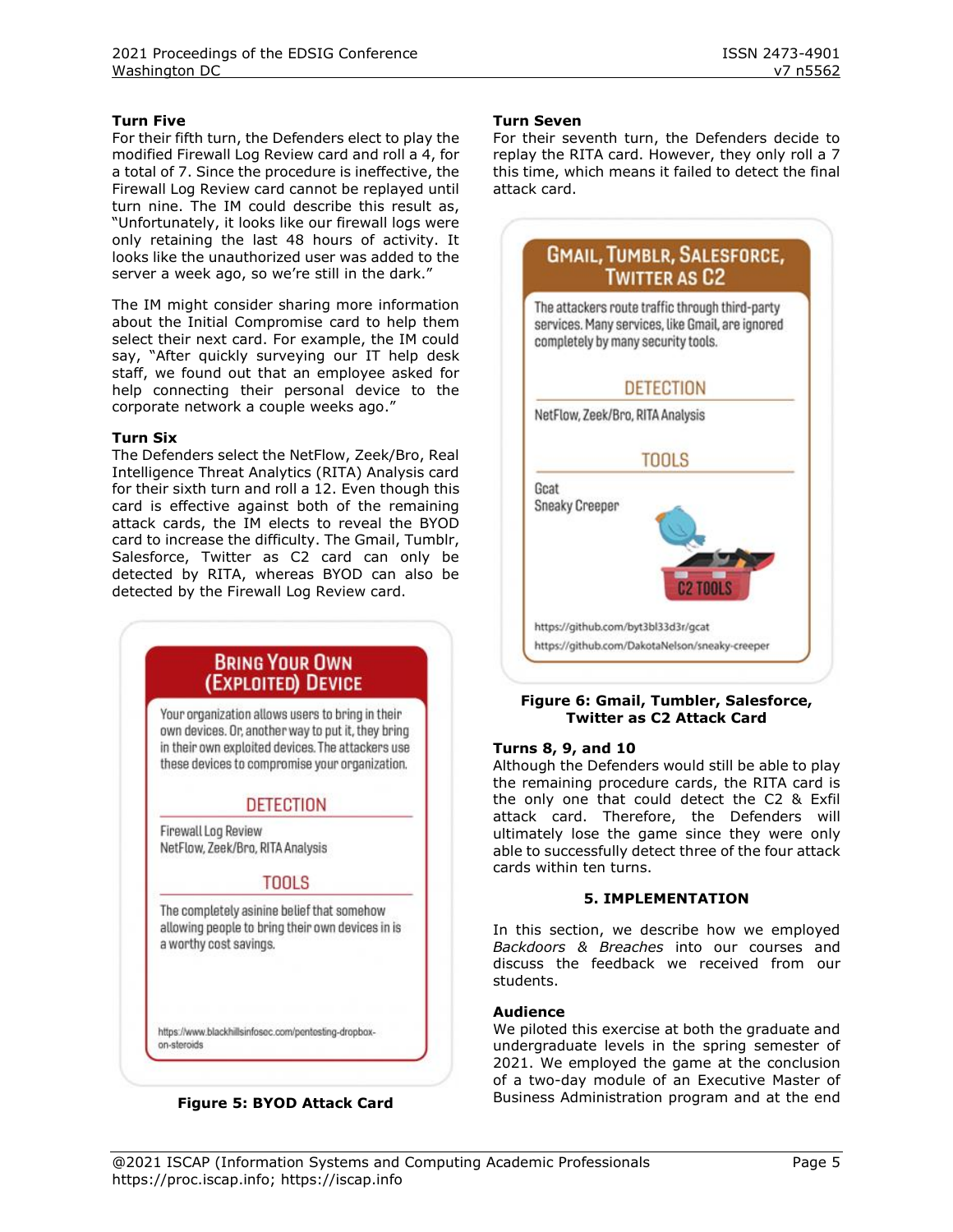of the semester in two sections of a junior-level information security course. Students in the EMBA module had little to no prior experience with incident response, so the game simply provided a fun introduction to tabletop exercises. The undergraduate students had completed approximately 90% of a course tailored towards earning CompTIA's Security+ certification. Therefore, they managed to apply course content at a higher level as they worked through each incident response scenario.

#### **Preparation**

The instructor preselected attack cards to build multiple incident scenarios prior to each class meeting. The instructor also randomly selected four Procedure cards that would have a +3 bonus modifier for each scenario. Since the course was delivered using a hybrid manner (both in-class and remote) due to the COVID-19 pandemic, the Procedure cards were scanned and uploaded to the course learning management system so that students would be able to clearly view the options available during each scenario.

#### **Implementation**

In our pilot, the instructor served as the IM and all students played the defender role together. There were eight students in the EMBA module and 16 students in each section of the information security course. After the instructor provided an initial description of the scenario, students were encouraged to discuss the incident amongst themselves prior to agreeing on a Procedure card to play.

The first ten-turn round of the game for each section took approximately 25 minutes to play, but subsequent rounds were typically completed in 15-20 minutes. We provide the estimated time to complete each stage of the exercise in Table 1 below.

| <b>Stage</b> | Time      | <b>Total</b> |
|--------------|-----------|--------------|
| Instructions | 3 minutes | 3:00         |
| Scenario     | 2 minutes | 5:00         |
| Each turn    | 2 minutes | 25:00        |

#### **Table 1: Time Estimate for a Single Round**

#### **6. RESULTS**

The exercise proved to be highly effective in introducing and reinforcing cybersecurity topics to students with limited cybersecurity experience, as well as developing deeper critical thinking skills. Therefore, we believe that this exercise is appropriate for a diverse range of student backgrounds. For example, *Backdoors & Breaches* could also be played in introductory information systems courses to expose students in other majors to cybersecurity issues.

#### **Reception**

After completing three rounds of *Backdoors & Breaches*, we asked our students to provide their thoughts on the exercise by answering a short, three question survey. We briefly summarize their feedback in this section, but we also provide their complete responses in Appendix C.

First, we asked students what they enjoyed about the exercise. The most common theme was that they enjoyed how challenging the game was, while also allowing for multiple solutions. Others commented on how comprehensive the incidents were and how well they mimicked real-world scenarios. Several students also recognized how important effective teamwork is to successful incident response.

Second, we asked them to explain how playing *Backdoors & Breaches* helped them relate to the course material. Many students felt that the exercise forced them to think critically and better understand how to apply various security tools and concepts to respond effectively, which is consistent with the "learn while playing" benefits of gamification. Even though the exercise was a low-stakes card game, several noted that they felt playing *Backdoors & Breaches* replicated the high-stress, time-sensitive, and unpredictable nature of incident response. Others stated that they felt playing the game better prepared them to respond to future incidents.

In our final question, we asked students to share how the exercise helped them realize the value of conducting tabletop exercises. While many further reiterated points made in their responses to the first two questions, several new themes emerged. Many enjoyed how playing *Backdoors & Breaches* provided a nice change of pace when compared to traditional lectures and lab activities. Some felt that participating in a tabletop exercise helped them better connect to the course content, whereas one mentioned that they are considering conducting an exercise at their current workplace.

#### **Recommendations**

After piloting *Backdoors & Breaches* in various class settings, we would like to provide several recommendations to help instructors adopt it in their courses. First, we recommend playing at least one complete round with the entire class serving as Defenders to introduce them to the mechanics of the game.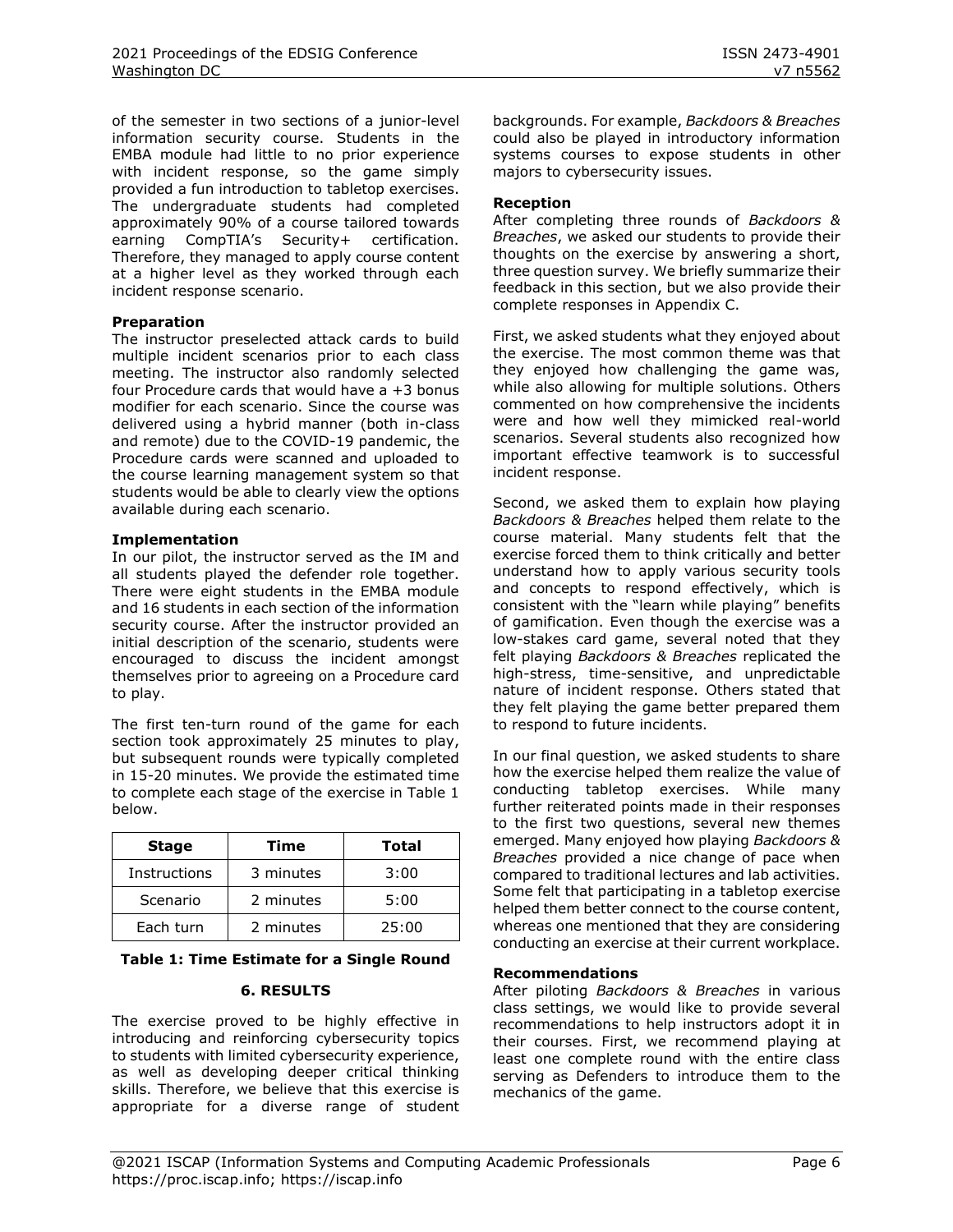Second, we encourage instructors to be generous in guiding the Defenders through the first couple of rounds. Once the class has demonstrated that they understand how to play, the IM can withhold more information and begin using Inject cards to increase unpredictability.

Third, we also encourage instructors to allow students to facilitate their own games in smaller groups. A single deck allows for up to six games to be played simultaneously, each with a completely different scenario, since there are at least six cards in each attack category.

#### **7. CONCLUSION**

In this paper, we have demonstrated how *Backdoors & Breaches* can be employed to teach students the value of conducting tabletop exercises and to prepare them for incident response scenarios. Given the critical importance of business continuity and the multi-functional representation on incident response teams, we encourage instructors to consider implementing the game in information systems courses at all levels and disciplines, not just those that focus on cybersecurity. Doing so would not only enhance the education experience for students, but also prepare them to participate in incident response activities throughout their careers.

#### **8. ACKNOWLEDGEMENTS**

We appreciate Black Hills Information Security and Active Countermeasures for granting us permission to reproduce the playing cards and associated resources for this article. We must also thank them for developing such an enjoyable and effective game.

#### **8. REFERENCES**

- Angafor, G. N., Yevseyeva, I., & He, Y. (2020). Game‐based learning: A review of tabletop exercises for cybersecurity incident response training. *Security and Privacy*, *3*(6), 1–19.
- Black Hills Information Security. (2019). *How to Play Backdoors & Breaches, Incident Response Card Game by Black Hills Infosec*. [youtube.com/watch?v=TAiJVr0zWMw](https://www.youtube.com/watch?v=TAiJVr0zWMw)
- Black Hills Information Security, & Active Countermeasures. (2019). *Backdoors & Breaches*. [blackhillsinfosec.com/projects/](https://www.blackhillsinfosec.com/projects/backdoorsandbreaches/) [backdoorsandbreaches/](https://www.blackhillsinfosec.com/projects/backdoorsandbreaches/)
- Cichonski, P., Millar, T., Grance, T., & Scarfone, K. (2012). Computer security incident handling guide. *NIST Special Publication*, *800*(61), 1–147.
- Naseer, A., Naseer, H., Ahmad, A., Maynard, S. B., & Masood Siddiqui, A. (2021). Real-time analytics, incident response process agility and enterprise cybersecurity performance: A contingent resource-based analysis. *International Journal of Information Management*, *59*, 102334.
- Puchkov, O., Subach, I., Zhylin, A., & Tsyganok, V. (2021). Criteria for classification of cybertraining and analysis of organizational and technical platforms for their conduct. *CEUR Workshop Proceedings*, *2833*, 37–47.
- Rezaei Soufi, H., Torabi, S. A., & Sahebjamnia, N. (2019). Developing a novel quantitative framework for business continuity planning. *International Journal of Production Research*, *57*(3), 779–800.
- Spearfish General Store. (2021). *Backdoors & Breaches, Incident Response Card Game*. [spearphish-general-store.myshopify.com/](https://www.blackhillsinfosec.com/projects/backdoorsandbreaches/) [collections/backdoors-breaches-incident](https://www.blackhillsinfosec.com/projects/backdoorsandbreaches/)[response-card-game](https://www.blackhillsinfosec.com/projects/backdoorsandbreaches/)
- Straub, J. (2020). Assessment of cybersecurity competition teams as experiential education exercises. *ASEE Annual Conference and Exposition, Conference Proceedings*, *2020*- *June*.
- White, G. B., Dietrich, G., & Goles, T. (2004). Cyber security exercises: Testing an organization's ability to prevent, detect, and respond to cyber security events. *Proceedings of the Hawaii International Conference on System Sciences*, *37*(C), 2635–2644.
- Wilson, B. (2000). Business continuity planning: a necessity in the new e-commerce era. *Disaster Recovery Journal*, *13*(4), 24–26.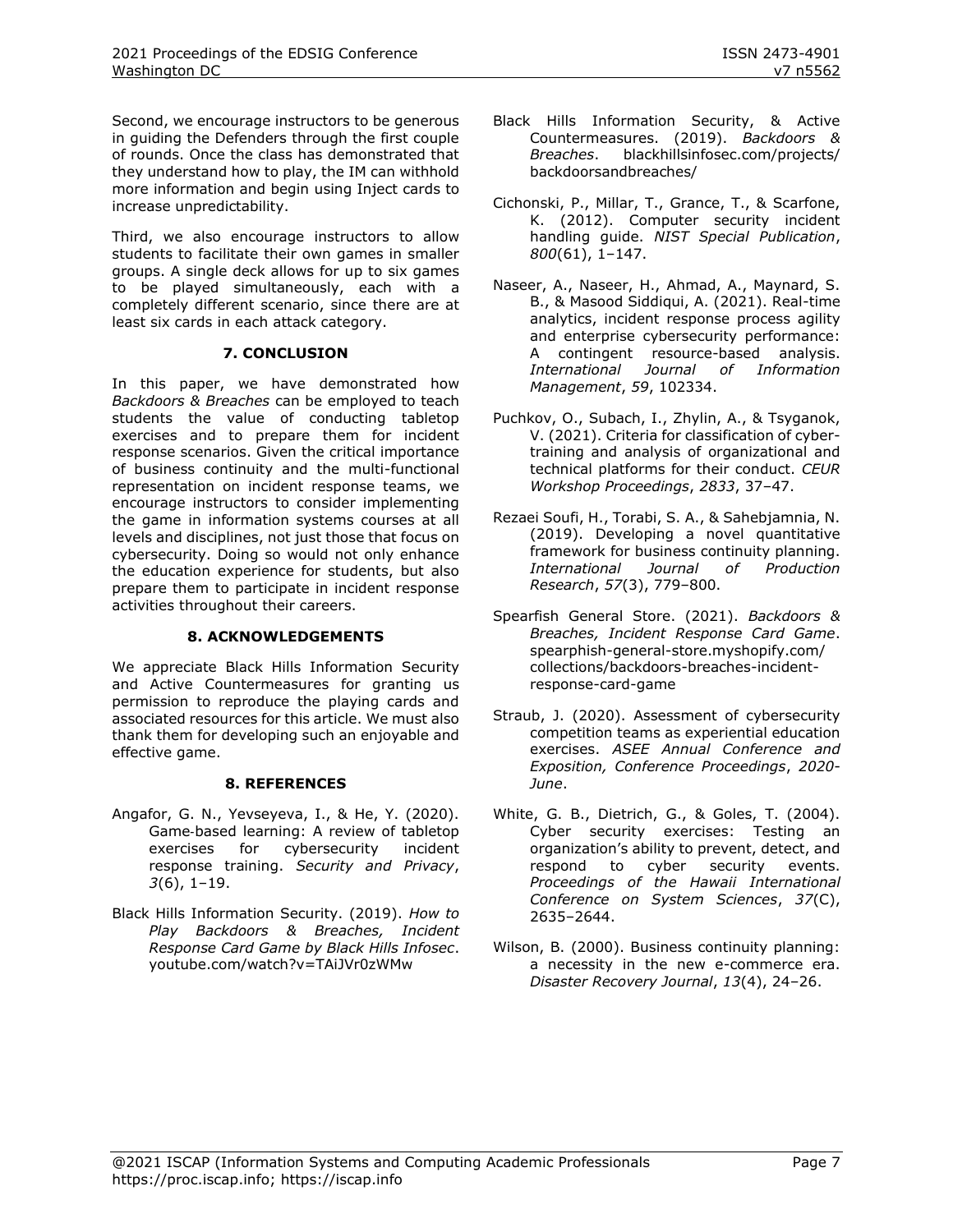

## **Appendix A – Example Cards**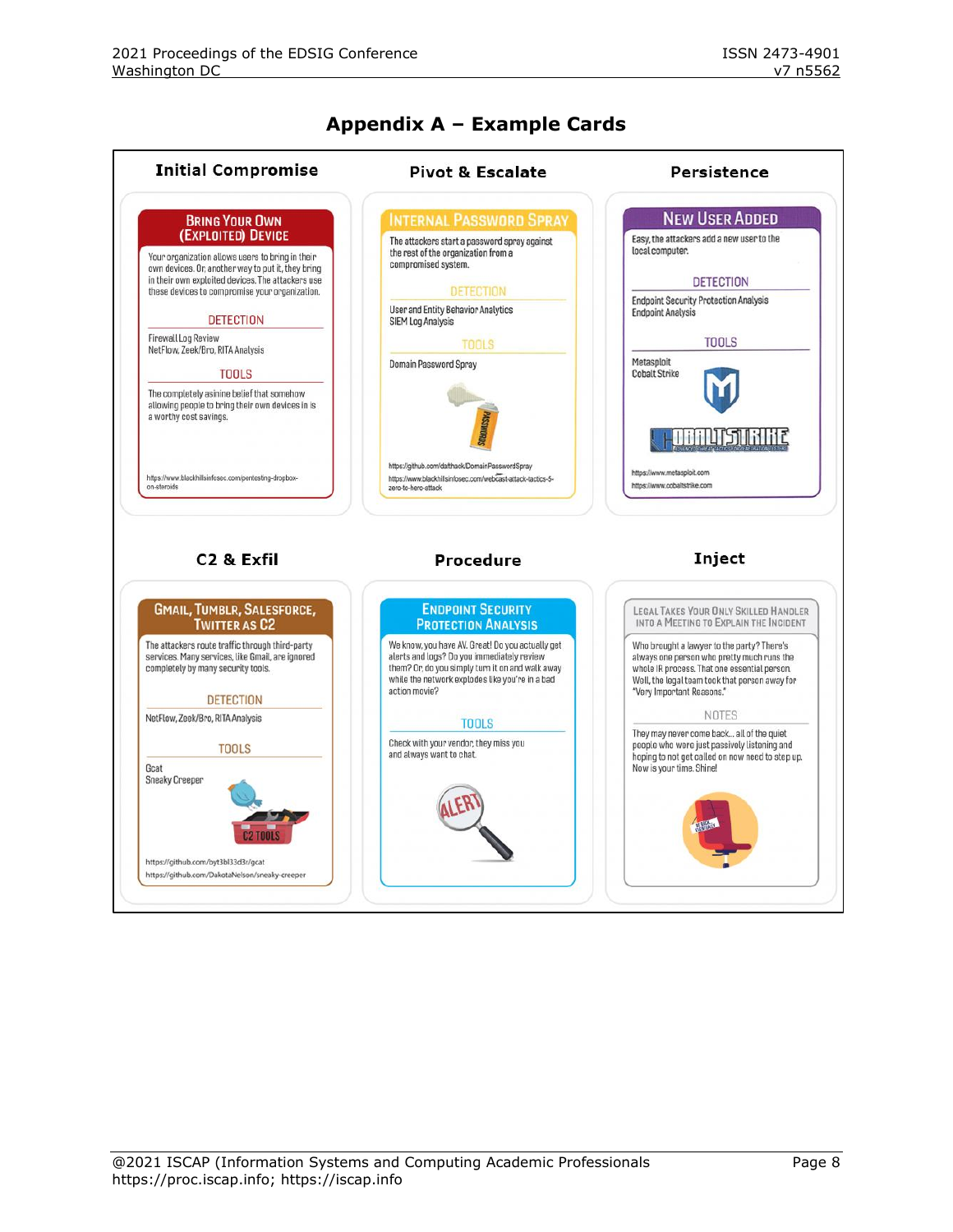## **Backdoors**" reaches Use this chart to keep track of turns, rolls, and notes. BHIS encourages your team to revisit what they learn during the game to evaluate what they may need to adjust in their organization. Perhaps your team will realize they should write down more of their procedures or add completely new procedures. Turn Roll Notes 1 11 Played the Isolation card, but it was ineffective.  $\overline{2}$ 14 Successfully played the Endpoint Analysis card, revealing the New User Added card. 3 6 Played the Server Analysis card, but the roll was too low. 4 19 Successfully played the UEBA card, which detected the Internal Password Spray card. 7 5 Played the Firewall Log Review card, but the roll was too low. 12 6 Successfully played the RITA card, so the incident master revealed the BOYD card.  $\overline{7}$ 7 Replayed the RITA card, but failed to defeat the C2 and Exfil card due to a low roll. 8 9 10 Created by: **BLACK HILLS | Information Security** www.backdoorsandbreaches.com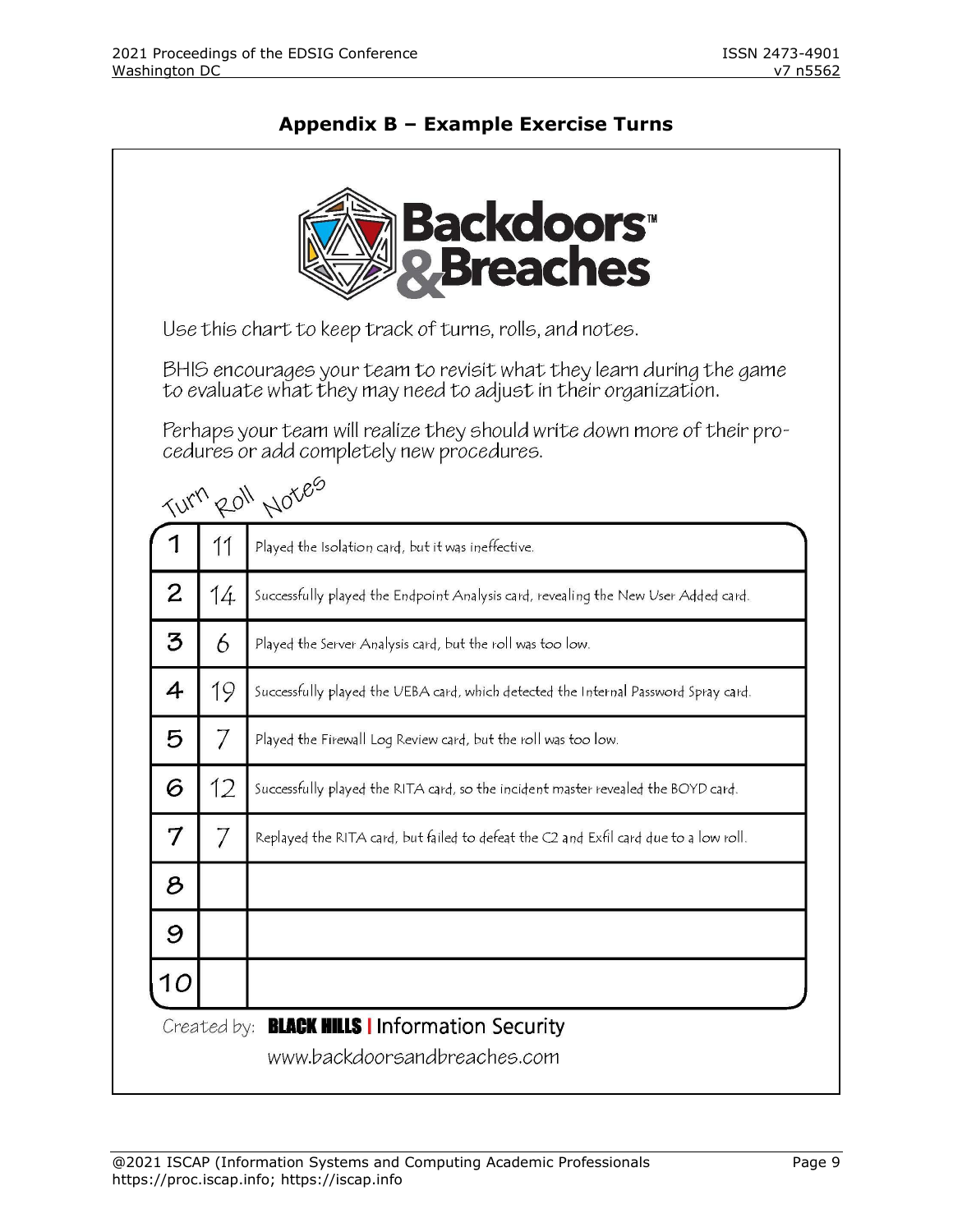## **Appendix C – Student Comments**

#### **What did you enjoy about the exercise?**

I liked how it made me take everything we know about the situation and cards into account instead of just shooting at whatever I was looking at.

I liked the skill needed and the real world equivalencies that it introduced. The teamwork and debate were super interesting too.

It was a new and interesting way to see how an attack occurs and how hard it is to prevent the attack once it has occurred.

fun approach to learning about security concepts

I liked how it used everything that we have learned thus far in the class. I also liked how it stressed me out a little, it forced me to try and think of what to do on the spot.

The difficulty of the process. Trying to understand the scenario then think about what it would take to solve it was challenging and forced us to really think about what it would take to get a resolution.

It was a creative way to practice stuff

That there could be multiple answers to different scenarios.

I liked how it let us try multiple strategies for a given scenario.

It makes you think through every scenario

It was interesting and took the pressure off learning each individual way to know how to solve a problem and instead just throwing stuff to see what works.

It was a nice change of pace from our typical class exercises.

I thought it was enjoyable thinking through what solutions would be most effective and what would be most important.

I enjoyed the "real life" aspect of the dice roll and taking away certain card because they may not have worked in real life. Also, just figuring out the other options that would work.

I enjoyed being able to practice situations that could happen and figuring out how to solve them

I liked how it made me think about which incidents would work against what scenarios and it gave me an extensive thought procedure when thinking about these real-world events.

It was definitely a unique exercise; I've never done something like this before in any of my classes. I enjoy the hands-on nature of the stuff we do in this class.

I enjoyed that the exercise encouraged some collaboration and allowed multiple people to share their ideas.

I enjoyed simulating somewhat of an incident response scenario and deciding what the best mode of attack was in real time.

I really enjoy the interactiveness of this exercise.

Even though I did not know much to begin with, it was interesting to see how many of classmates were so knowledgeable on the subject. I enjoyed watching them collaborate.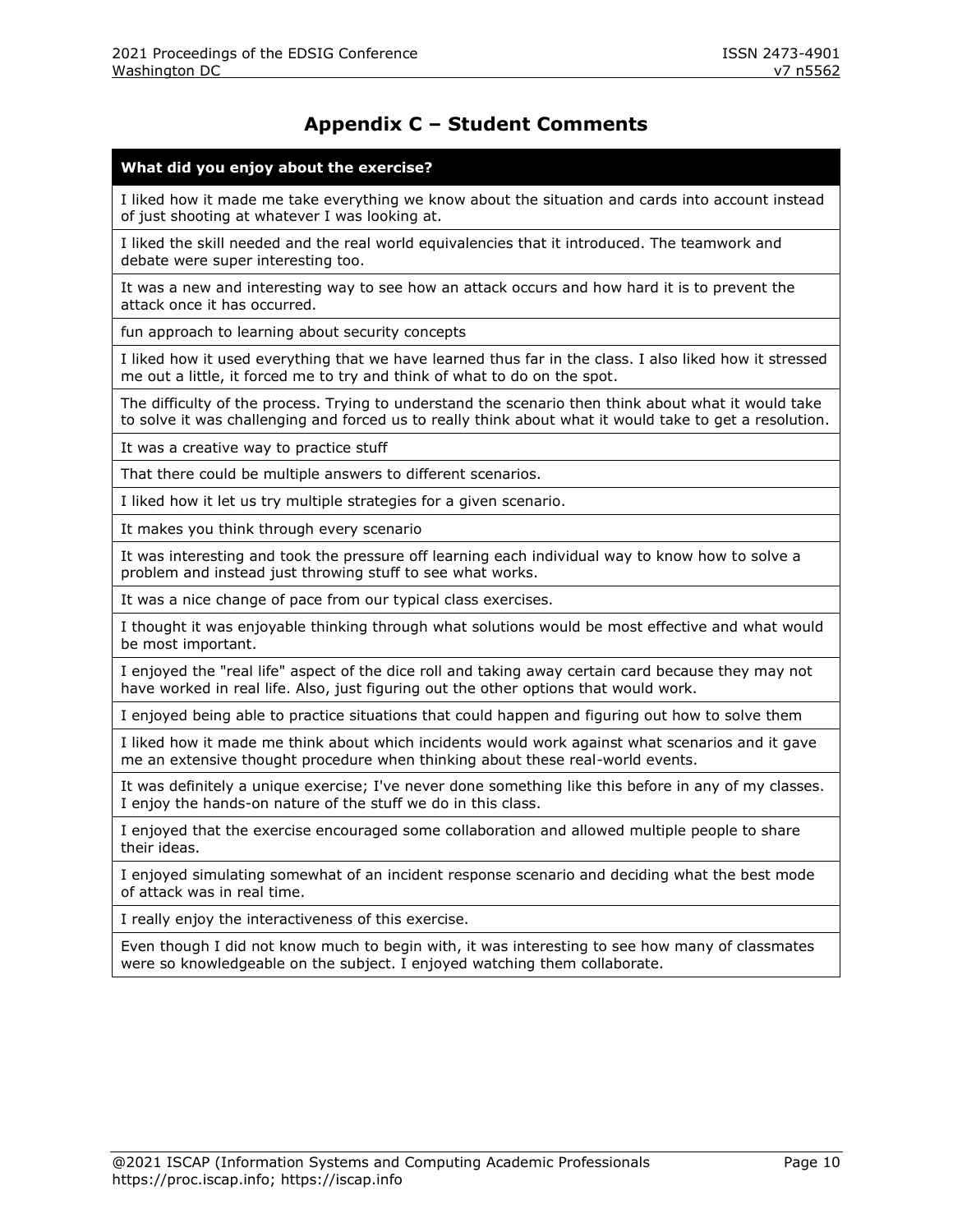#### **How did the exercise enhance your understanding of security concepts?**

It made me think about what each card said specifically.

I liked how it highlighted the stressfulness and timeliness of such a compromise and how it showed how random different instructions could be.

This helped me understand how there is no clear cut response to an attack every time and that the responders will need to try a variety of methods to stop an attack.

I read over the cards to try and apply one of them to the given situation. my understanding of the concepts is still not all there but the exercise did help

I forced me to think about how to use the security tools I have learned about in a real-world setting, and more specifically made me think about what concepts would (and would not) apply to a real-world situation.

At first blush it kind of scrambled my thinking. By the third exercise it started to make more sense to me what steps might need to be taken to get to the end of the process. Trying to keep straight how things might fit together for a solution and the importance of the tools you have available is what stood out to me. This also made me realize there is so much more to the security side then you realize.

It gave me an idea of how to deal with specific situations, and how to figure out what to do during a breach

That a lot of the scenarios can do the same thing but some are just better to use in certain situations.

It showed me multiple routes to solve a scenario and demonstrated how uncontrollable events could hamper progress.

It helps you think about what tools or practices to use in specific scenarios

It put concepts into practice in a simulated random environment in a fun way.

The game had us think into what each scenario was doing and which tools had a chance to work.

It helped me remember some of the different crisis response methods and network monitoring methods.

Especially when pairing it with the die rolls, it enhanced my security concepts because typically if one method does not work, another one will. Obviously, there are some where only one method worked.

I learned how to think about and solve security breaches

It made me think in a procedural way how we can use our defense mechanisms in order to stop or prevent attackers from escalating their attacks.

Going through realistic scenarios helps me understand the issues better. I'm someone who learns by doing things, rather than just reading out of a book.

I found that the exercise helped me understand some of the use cases of the security techniques we have discussed.

It introduced me into some concepts such as written procedures and pivot and escalate methods.

I enjoyed the exercise making us think about the various skills and how they interact with other skills.

It really showed me just how difficult cybersecurity can be in the real world. It was difficult for us, and everyone was going back and forth. I can only imagine how difficult it is in the real world.